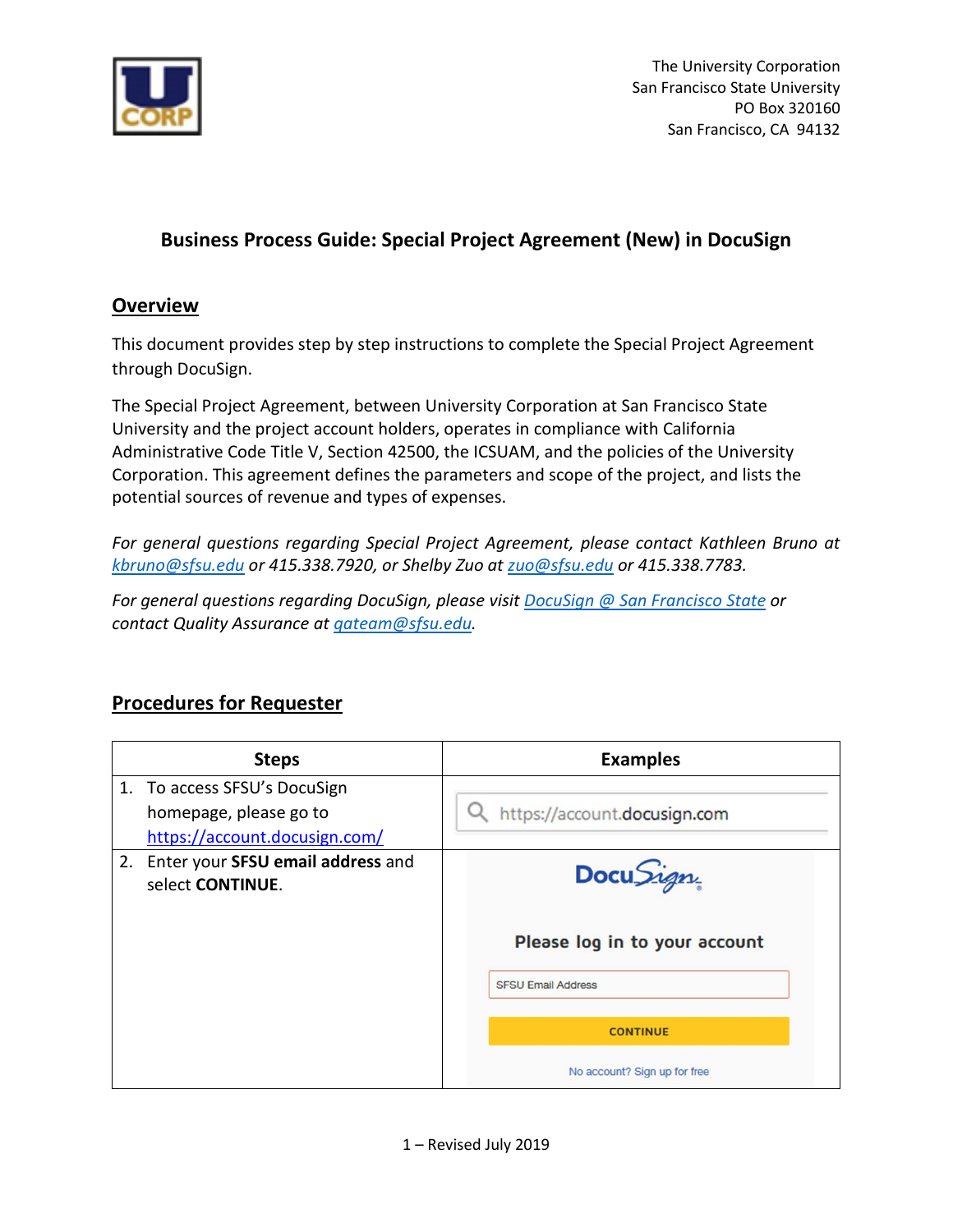

| <b>Steps</b> |                                                                                                                                                                                                                                                     | <b>Examples</b>                                                                                                                                         |                                                                                                                                                                          |                                                                                    |                                                                                       |                                                    |
|--------------|-----------------------------------------------------------------------------------------------------------------------------------------------------------------------------------------------------------------------------------------------------|---------------------------------------------------------------------------------------------------------------------------------------------------------|--------------------------------------------------------------------------------------------------------------------------------------------------------------------------|------------------------------------------------------------------------------------|---------------------------------------------------------------------------------------|----------------------------------------------------|
| 3.           | Enter your San Francisco State email<br>address & select CONTINUE. Enter<br>your San Francisco State ID or email<br>address and password to access your<br>DocuSign account.                                                                        |                                                                                                                                                         |                                                                                                                                                                          | <b>SAN FRANCISCO</b><br><b>STATE UNIVERSITY</b>                                    |                                                                                       |                                                    |
|              |                                                                                                                                                                                                                                                     |                                                                                                                                                         |                                                                                                                                                                          | <b>SF State Global Login</b>                                                       |                                                                                       |                                                    |
|              |                                                                                                                                                                                                                                                     |                                                                                                                                                         | <b>SF State ID or Email</b>                                                                                                                                              |                                                                                    |                                                                                       |                                                    |
|              |                                                                                                                                                                                                                                                     |                                                                                                                                                         | <b>SF State Password</b>                                                                                                                                                 |                                                                                    |                                                                                       |                                                    |
|              |                                                                                                                                                                                                                                                     |                                                                                                                                                         |                                                                                                                                                                          |                                                                                    |                                                                                       |                                                    |
|              |                                                                                                                                                                                                                                                     |                                                                                                                                                         |                                                                                                                                                                          | Login                                                                              |                                                                                       |                                                    |
|              |                                                                                                                                                                                                                                                     |                                                                                                                                                         |                                                                                                                                                                          | Get help signing in                                                                |                                                                                       |                                                    |
|              | 4. From the DocuSign homepage, click<br>on the NEW button and then select<br><b>USE A TEMPLATE</b> from the drop<br>down menu.                                                                                                                      |                                                                                                                                                         | <b>HOME</b><br><b>MANAGE</b>                                                                                                                                             | <b>TEMPLATES</b><br>Sign or Get Signatures                                         | <b>REPORTS</b><br><b>NEW</b><br>Send an Envelope<br>Sign a Document<br>Use a Template |                                                    |
|              |                                                                                                                                                                                                                                                     | ast 6 Months                                                                                                                                            | <b>WHAT'S NEW</b>                                                                                                                                                        |                                                                                    | Create a PowerForm                                                                    | <b>CUSIGN ID</b>                                   |
| 5.           | Under Shared Folders, choose<br><b>University Corporation.</b> Check the<br>box for either Special Project<br><b>Agreement (New Campus Program)</b><br>or Special Project Agreement (New<br>Scholarship). When you are done,<br>click ADD SELECTED. | <b>Select Template</b><br>My Templates<br><b>At Shared with Me</b><br>All Templates                                                                     |                                                                                                                                                                          | Q Search                                                                           |                                                                                       |                                                    |
|              |                                                                                                                                                                                                                                                     |                                                                                                                                                         |                                                                                                                                                                          | Name<br>Special Project Agreement<br>(New Campus Program)                          | Owner<br>Cheryl Leung                                                                 | Last Change <b>v</b><br>4/19/2019   08:50:46 am    |
|              |                                                                                                                                                                                                                                                     | $\triangleright$ Folders<br>Division of Graduate St<br><b>Em</b> Enterprise Risk Manage<br>Faculty Affairs                                              |                                                                                                                                                                          | Special Project Agreement<br>О<br>(Scholarship Renewal)                            | Cheryl Leung                                                                          | 4/19/2019   08:50:05 am                            |
|              |                                                                                                                                                                                                                                                     |                                                                                                                                                         |                                                                                                                                                                          | Special Project Agreement<br>(Campus Program Renewal)<br>Special Project Agreement | Cheryl Leung<br>Cheryl Leung                                                          | 4/19/2019   08:48:47 am<br>4/19/2019   08:48:07 am |
|              |                                                                                                                                                                                                                                                     | <b>Fiscal Affairs</b><br><b>Fiscal Services</b><br>HR-Compliance<br>Human Resour<br>Quality As urance<br><b>View Less</b><br>$\epsilon$<br>ADD SELECTED | HR - Labor and Employ<br>les<br>Procurement and Supp<br>Student Affairs & Enroll<br>University Advancement<br>University Advancemen.<br>University Corporation<br>CANCEL | (New Scholarship)                                                                  |                                                                                       |                                                    |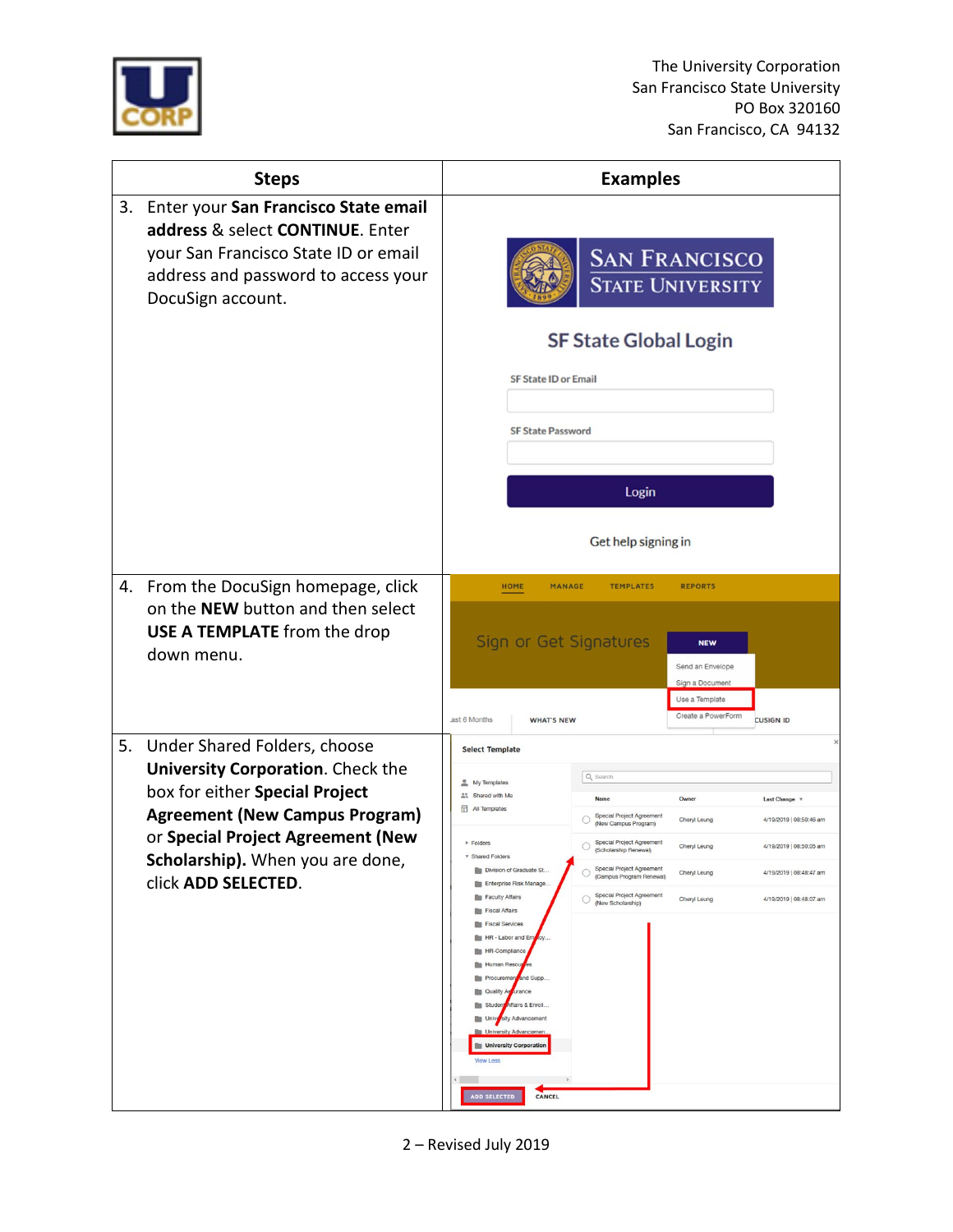

| <b>Steps</b>                            |                                              |                | <b>Examples</b>                                                                                                                                                                                                                |  |  |  |
|-----------------------------------------|----------------------------------------------|----------------|--------------------------------------------------------------------------------------------------------------------------------------------------------------------------------------------------------------------------------|--|--|--|
| 6. Assign recipient contact information |                                              |                | <b>Special Project Agreement (</b>                                                                                                                                                                                             |  |  |  |
|                                         | (e.g. add yourself as Requestor). If         |                | <b>Recipients</b>                                                                                                                                                                                                              |  |  |  |
|                                         | there is only one authorized signer,         |                | Requestor                                                                                                                                                                                                                      |  |  |  |
|                                         | you may remove any unnecessary               |                | NEEDS TO SIGN<br>MORE 1<br>Name<br>日                                                                                                                                                                                           |  |  |  |
|                                         | recipient by hovering over the right         |                | Email *                                                                                                                                                                                                                        |  |  |  |
|                                         | side of the recipient and clicking on        |                | <b>Project Director</b><br>NEEDS TO SIGN<br>MORE Y                                                                                                                                                                             |  |  |  |
|                                         | the X to delete them and their               |                | Name <sup>®</sup><br>日                                                                                                                                                                                                         |  |  |  |
|                                         | assigned fields. For more                    |                | Email *                                                                                                                                                                                                                        |  |  |  |
|                                         | information, please see                      | 3              | <b>Authorized Signer 1</b><br>NEEDS TO SIGN<br>MORE V                                                                                                                                                                          |  |  |  |
|                                         | http://docusign.sfsu.edu/content/ad          |                | Name <sup>1</sup><br>目                                                                                                                                                                                                         |  |  |  |
|                                         | d-or-remove-recipients-workflow-             |                | Email *                                                                                                                                                                                                                        |  |  |  |
|                                         | template. When complete, click               |                | <b>Authorized Signer 2</b><br>NEEDS TO SIGN<br>MORE V                                                                                                                                                                          |  |  |  |
|                                         | <b>SEND</b> at the bottom left corner of the |                | Name <sup>*</sup><br>в<br>Email                                                                                                                                                                                                |  |  |  |
|                                         | page.                                        |                |                                                                                                                                                                                                                                |  |  |  |
|                                         |                                              | $\overline{7}$ | Dean / AVP / Unit Head<br>NEEDS TO SIGN<br>MORE <b>V</b><br>Name<br>日                                                                                                                                                          |  |  |  |
| 7.                                      | Click SIGN NOW and then CONTINUE             |                | ×                                                                                                                                                                                                                              |  |  |  |
|                                         | in DocuSign.                                 |                |                                                                                                                                                                                                                                |  |  |  |
|                                         |                                              |                | Do you want to sign this document now?                                                                                                                                                                                         |  |  |  |
|                                         |                                              |                |                                                                                                                                                                                                                                |  |  |  |
|                                         |                                              |                | <b>SIGN NOW</b><br><b>SIGN LATER</b>                                                                                                                                                                                           |  |  |  |
|                                         |                                              |                |                                                                                                                                                                                                                                |  |  |  |
|                                         |                                              |                |                                                                                                                                                                                                                                |  |  |  |
|                                         |                                              |                | <b>CONTINUE</b><br><b>OTHER ACTIONS V</b>                                                                                                                                                                                      |  |  |  |
| 8.                                      | Select START to begin filling out            |                | n Envelope ID: A3280430-12C9-4782-ADE1-E3A408473A74                                                                                                                                                                            |  |  |  |
|                                         | required information.                        | <b>START</b>   | the University Corporation, San Francisco State<br>1600 Holloway Avenue, ADM.361<br>ncisco, California 94132                                                                                                                   |  |  |  |
|                                         |                                              |                |                                                                                                                                                                                                                                |  |  |  |
|                                         |                                              |                | SPECIAL PROJECT AGREEMENT<br><b>Part 1: GENERAL INFORMATION</b><br>n San Francisco State (LICorn) and the project<br>low operates in compliance with California Administrative Code Title V, Section 42500, the Integrated CSL |  |  |  |
|                                         |                                              |                | ministrative Manual (ICSUAM), and the policies of the University Corporation, San Francisco Sta<br>Campus Progr                                                                                                                |  |  |  |
|                                         |                                              |                | Scholarship<br><b>PROJECT NAME</b><br>Cheryl Leung<br>@sfsu.edu                                                                                                                                                                |  |  |  |
|                                         |                                              |                | <b><i>BROIFCT DIRECTOR</i></b><br>PROJECT DIRECTOR EMAIL ADDRESS<br>Must be Tenured                                                                                                                                            |  |  |  |
|                                         |                                              |                | <b>DEPARTMENT/DIVISION</b><br><b>COLLEGE/UNIT</b><br>ACTIVITY LOCATION<br>$\Box$ On Campus                                                                                                                                     |  |  |  |
|                                         |                                              |                | O off Campus<br>Off Campus Address:<br>PURPOSE/GOAL OF PROGRAM (State the objective of this project and how it meets the educational mission of the University):                                                               |  |  |  |
|                                         |                                              |                |                                                                                                                                                                                                                                |  |  |  |
|                                         |                                              |                | OTHER REMARKS/COMMENTS (Optional)                                                                                                                                                                                              |  |  |  |
|                                         |                                              |                |                                                                                                                                                                                                                                |  |  |  |
|                                         | 9. Click FINISH when you are done.           |                | <b>FINISH</b><br><b>OTHER ACTIONS</b>                                                                                                                                                                                          |  |  |  |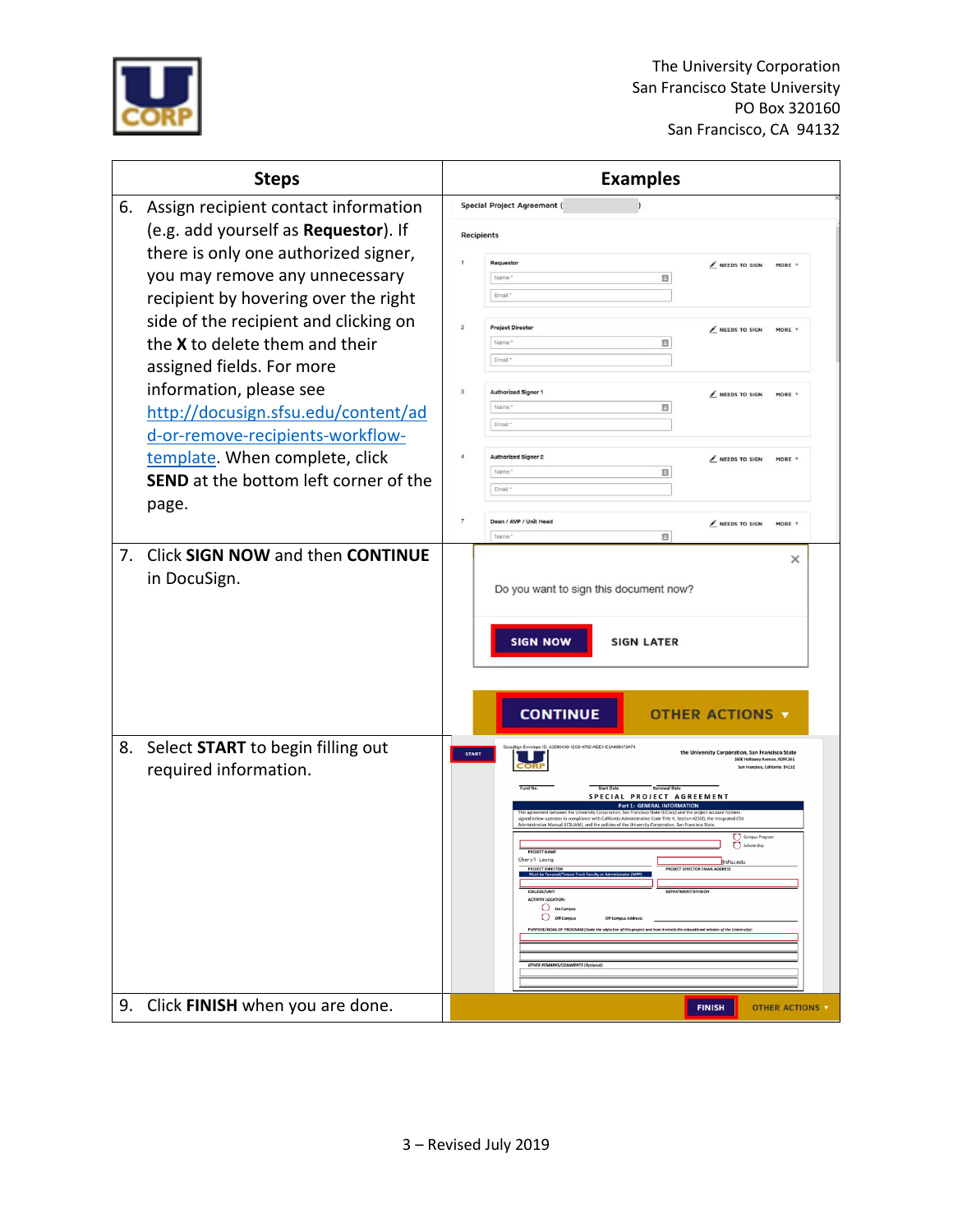

The University Corporation San Francisco State University PO Box 320160 San Francisco, CA 94132

| <b>Steps</b>                           | <b>Examples</b>                                                               |
|----------------------------------------|-------------------------------------------------------------------------------|
| 10. When the transaction is completed, | Special Project Agreeme<br>Summary.pdf<br>2 attachments (502 KB) Download all |
| you will receive a DocuSign email      |                                                                               |
| notification with the signed           | <b>AN FRANCISCO</b>                                                           |
| document and transaction summary       |                                                                               |
| attached. You may also access the      |                                                                               |
| signed document in your DocuSign       | Your document has been completed                                              |
| account by selecting VIEW              |                                                                               |
| <b>COMPLETED DOCUMENT.</b>             |                                                                               |

## **Procedures for Signers**

| 1.<br>To access the Special Project<br>Agreement, open the DocuSign<br>email and select REVIEW<br><b>DOCUMENTS.</b>                                                                | <b>SAN FRANCISCO</b><br>STATE UNIVERSITY<br>Quality Assurance sent you a document to review and sign.<br><b>REVIEW DOCUMENTS</b>                                           |
|------------------------------------------------------------------------------------------------------------------------------------------------------------------------------------|----------------------------------------------------------------------------------------------------------------------------------------------------------------------------|
| Enter your San Francisco State<br>2.<br>email address & select CONTINUE.<br>Enter your San Francisco State ID or<br>email address and password to<br>access your DocuSign account. | <b>SAN FRANCISCO</b><br><b>STATE UNIVERSITY</b><br><b>SF State Global Login</b><br><b>SF State ID or Email</b><br><b>SF State Password</b><br>Login<br>Get help signing in |